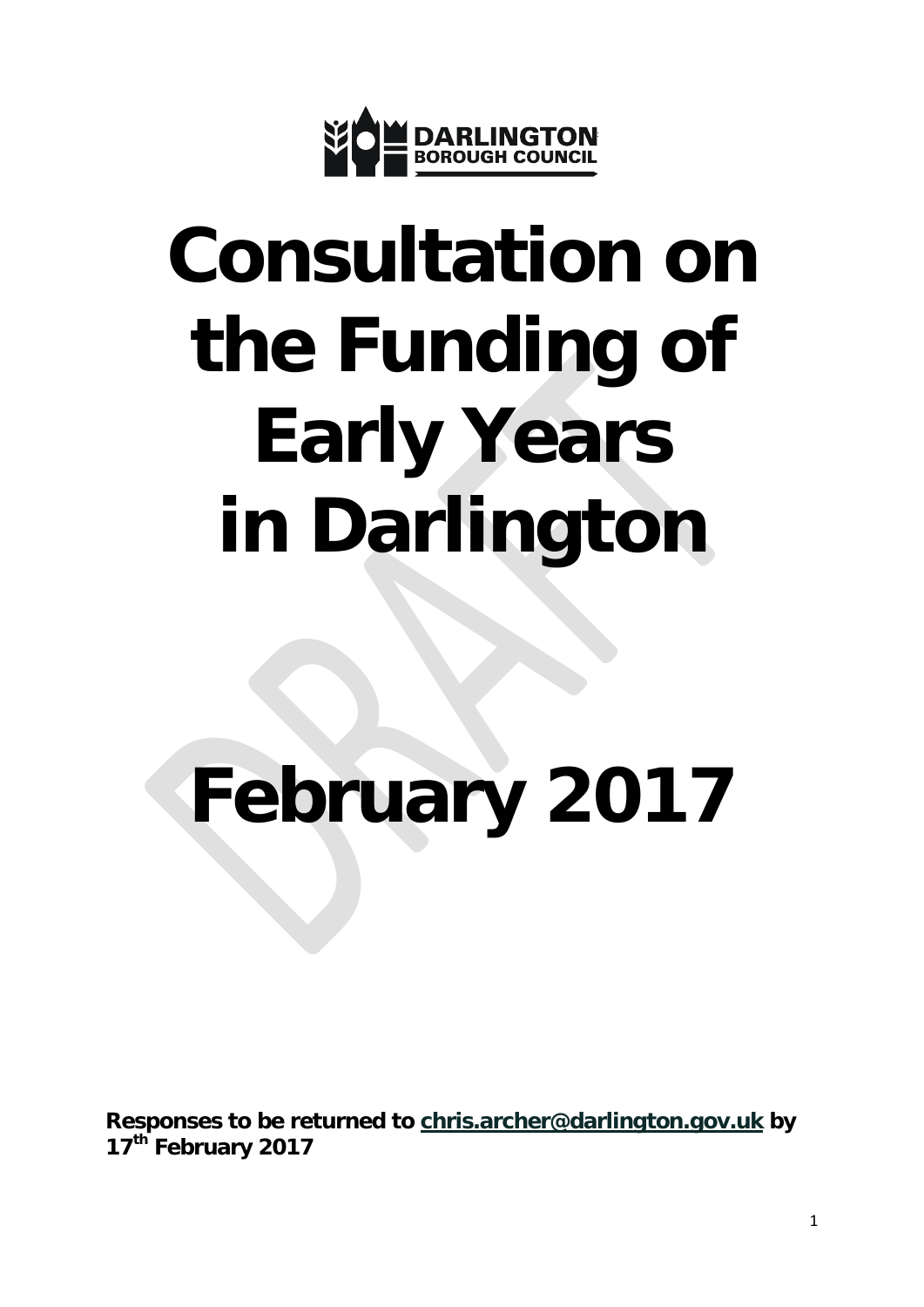

#### **Funding Early Years Education in Darlington**

#### **Why are we consulting on Early Years Funding?**

The government is changing the way early years education for all 3 & 4 year old children is funded from April 2017 and the entitlement for eligible 3 & 4 year old children will extend from 15 hours per week to up to 30 hours per week.

In March 2016, the Childcare Act 2016 was passed. This allowed eligible 3 and 4 year olds of working parents to have an extended entitlement of up to 30 hours per week of free early education in 38 weeks in any year. In August, 2016, the government launched a consultation on an early years national funding formula with proposals on how the Dedicated Schools Grant (DSG) will be allocated to Darlington.

A national funding formula defines the early years funding is given to each local authority. Government proposals will mean changes to the way providers of early years education will get paid for each child and how the Darlington is able to support the cost of ensuring that enough high quality early education and childcare is available in the area.

The government will introduce a national funding formula for the Early Years Block of the Dedicated School Grant (DSG) in April 2017. Darlington's allocation (indicative) for Early Years Block of the Dedicated School Grant (DSG) in 2017/18 is £6.7 million.

The changes mean that Darlington Early Years Funding Formula must be revised and may mean that some early years education and childcare providers see an increase in the basic hourly funding rate they are paid for 3 and 4 year old children accessing their free early education entitlement. We know that, across the borough, we have a wide range of providers offering the free early education entitlement and therefore, it is important that we understand the impact of these potential changes on our early years sector.

Darlington is launching a local consultation with the early years sector on the aspects of change that will have an impact on the delivery of the free early education offer and the childcare business.

#### **Background**

Darlington Council has a statutory duty to provide funding to Early Years and Childcare Providers offering the free entitlement using an Early Years Single Funding Formula. In Darlington we regularly update the formula by consulting with Early Years and Childcare Providers through the Schools Forum mechanism. The current changes underpin the most significant changes to early years funding and delivery arrangements since 2010/11.

In March 2016, the Childcare Act 2016 was passed. This provides for an extended entitlement of up to 30 hours of free early education in each of 38 weeks in any year for the eligible three and four year old children of working parents. The extended entitlement commences in September 2017.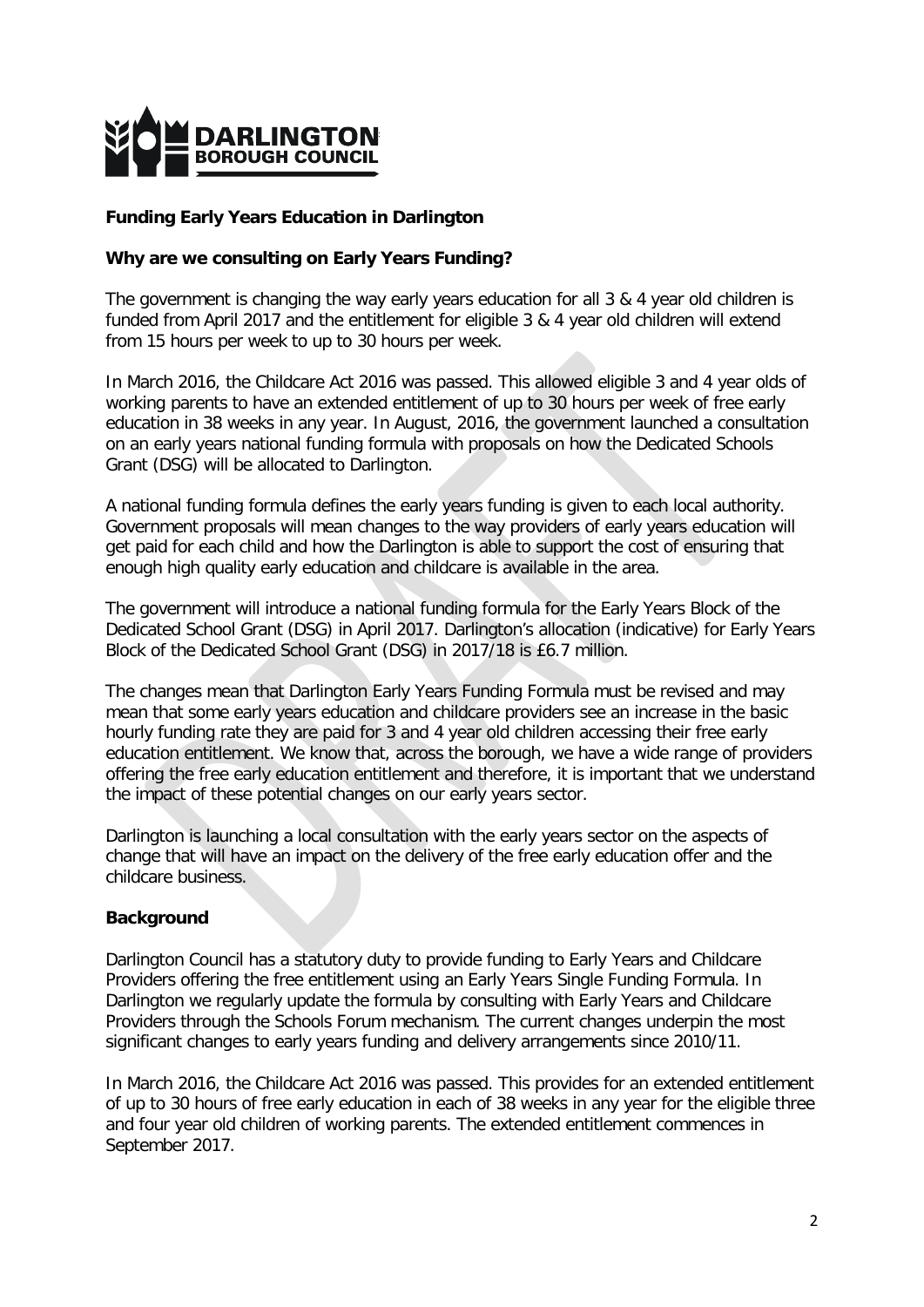As part of planning for the expanded free early education offer, the government consulted the early years sector and stakeholder on proposals for:

- the way in which the three and four year old free entitlement is funded
- the levels of funding for the free early education entitlement for 2, 3 and 4 year olds to local authorities
- indicative funding rates for providers
- how local authorities are expected to administer the entitlements
- the amount of funding that can be centrally retained by local authorities

#### **Summary of government proposals**

Following the national consultation the government has developed a new national funding formula for early years which will inform the levels of Dedicated School Grant (DSG) Early Years block funding that Darlington will receive from April 2017 onwards and how providers will be funded for delivering the current universal 15 hour per week free entitlement offer and the forthcoming additional 15 hour per week offer for eligible 3 & 4 year old children of working parents.

#### **3 & 4 year olds**

The early years funding formula will apply to existing 15 hour entitlement and to the additional 15 hours from Sept 2017. The funding rate, to LAs and for providers, will be the same for both elements.

There is a defined threshold for the proportion of funding passed to providers: 93% of the funding received by the Council for the delivery of the 3 & 4 year old free entitlement in 2017- 18, rising to 95% from 2018-19 onwards.

A deprivation factor supplement, added to the universal base rate, remains mandatory. Darlington can choose the metric to apply e.g. IDACI or FSM and the amount paid. Darlington can choose which, if any supplements to apply.

## **Eligible 2 year olds**

The government have indicated that there will be uplift to the 2 year old funding rate. Darlington will receive £5.20 per hour from April 2017, increased from £4.85 received in 2016/17. Darlington propose to pass the total funding received to providers, therefore the outcome of this uplift will take Darlington rates for 2 year old funding from £5.10 to £5.20 per hour.

#### **Early Years Pupil Premium (EYPP)**

This separate funding stream, to be applied to provider funding rate, will continue unchanged at £0.53 per hour for each eligible 3 & 4 year old child.

#### **Children with Special Educational Needs: Disability Access Fund**

There will be a new Disability Access Fund (DAF) to support disabled children to access free entitlement. This fund will be for 3 & 4 year olds who are taking up their entitlement and are in receipt of Disability Living Allowance (DLA) or are receiving free early education. For each child that is eligible for DAF, the setting will be entitled to receive a one off payment of £615 per year. DAF is not based on the hourly rate and is an additional entitlement. Children will be entitled to DAF even if they do not take up their full entitlement.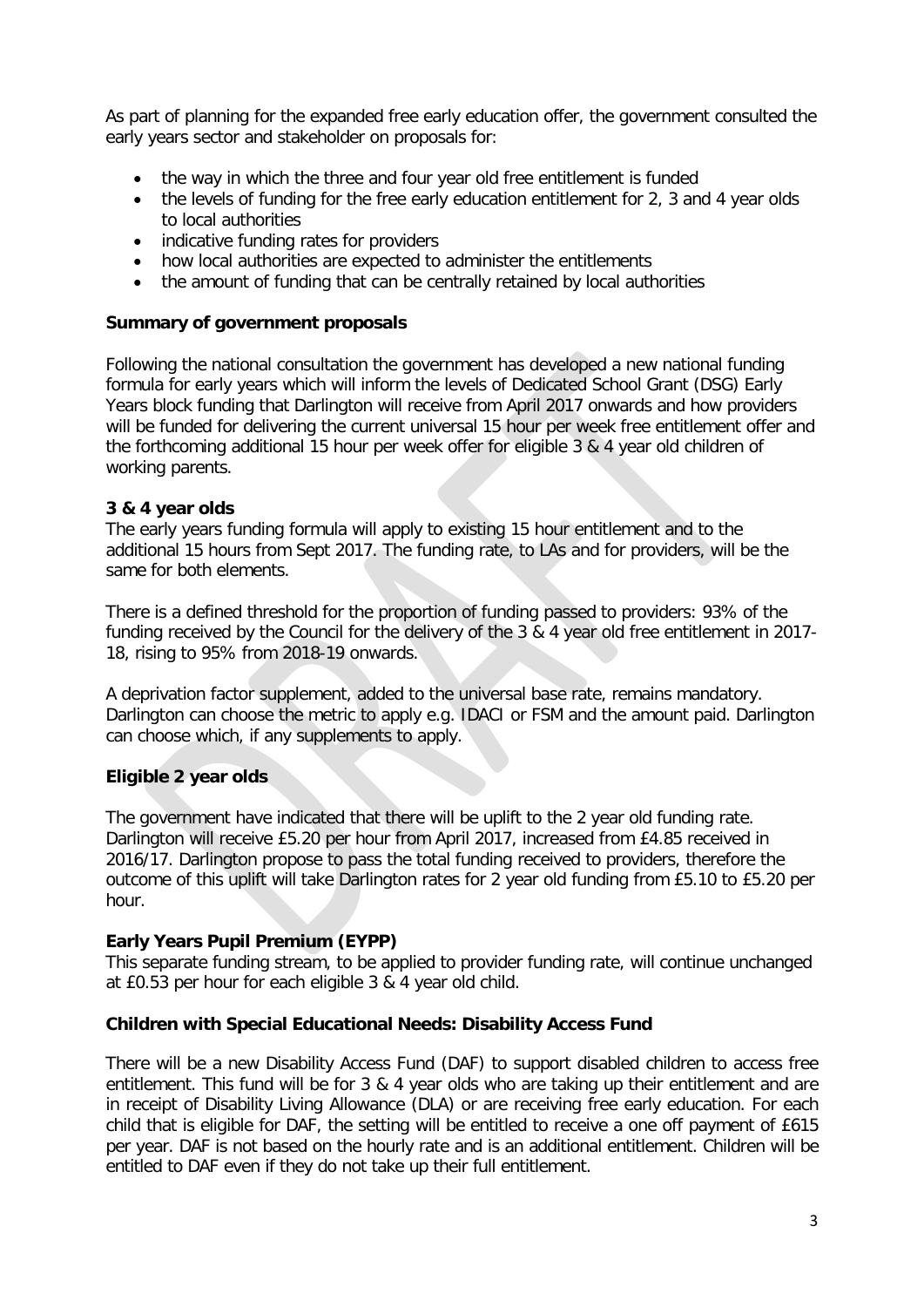#### **Children with Special Educational Needs: SEND Inclusion Funding**

All local authorities are required to set up an inclusion fund for children with special educational needs to support providers in driving outcomes for these children. Darlington currently has an inclusion fund which supports settings and schools to include children for their 15 hour free entitlement. The funding will be targeted at children with lower level or emerging SEND. Darlington will extend the current SEND Inclusion funding to meet the 30 hour entitlement. The consultation with providers will include the criteria for accessing the fund, the value of the fund and the process for allocating funding. The inclusion fund for children with special educational needs will be detailed in the local offer. All providers who are eligible for 3 & 4 year old funding are eligible for SEND inclusion funding.

#### **Maintained Nursery Schools**

The government have proposed that there will be additional supplementary funding provided for maintained nursery schools for the duration of this Parliament. The additional supplementary funding will support transition to the universal rate. The additional funding is £223,476. This presents a challenge to the two maintained nursery schools who are currently reviewing their business plans.

#### **Centrally funded Early Years Services**

Government proposes that money which has been used by Darlington Borough Council (centrally held funding) to support the delivery of support and advice to Early Years settings should be limited to 7% of the funding received by the Council for the delivery of the 3 & 4 year old free entitlement in 2017-18, reducing to 5% from 2018-19 onwards.

Darlington currently holds less than 5% of the budget to provide the Early Years Team. Therefore, Darlington will continue to provide free support and advice to early years settings.

#### **Advice from government**

The DfE launched a consultation process on early years funding in August 2016. The full document can be viewed on the following link: https://consult.education.gov.uk/early-yearsfunding/eynff.

The consultation sought the views of all interested parties. The consultation commenced 11th August 2016 and closed on the 22nd September 2016. Darlington Borough council and many of the schools and providers of Early Years education also responded to the consultation. The new Early Years Funding Formula will be implemented from April 2017 for the universal 15 hour offer and from September 2017 for the additional 15 hours to the 30 hours for eligible working families.

All local authorities have been advised by the government to use the national proposals set out in the consultation document to develop local funding formula for 3 and 4 year old funding and progress local consultation and decision-making in readiness for implementation of new proposals from April 2017.

The following section outlines Darlington proposals in response to the national proposals. Please consider and respond to each question by completing the 'Funding Early Years Education in Darlington Response sheet' found on page 13 and 14 and return to Chris Archer by 17<sup>th</sup> February 2017.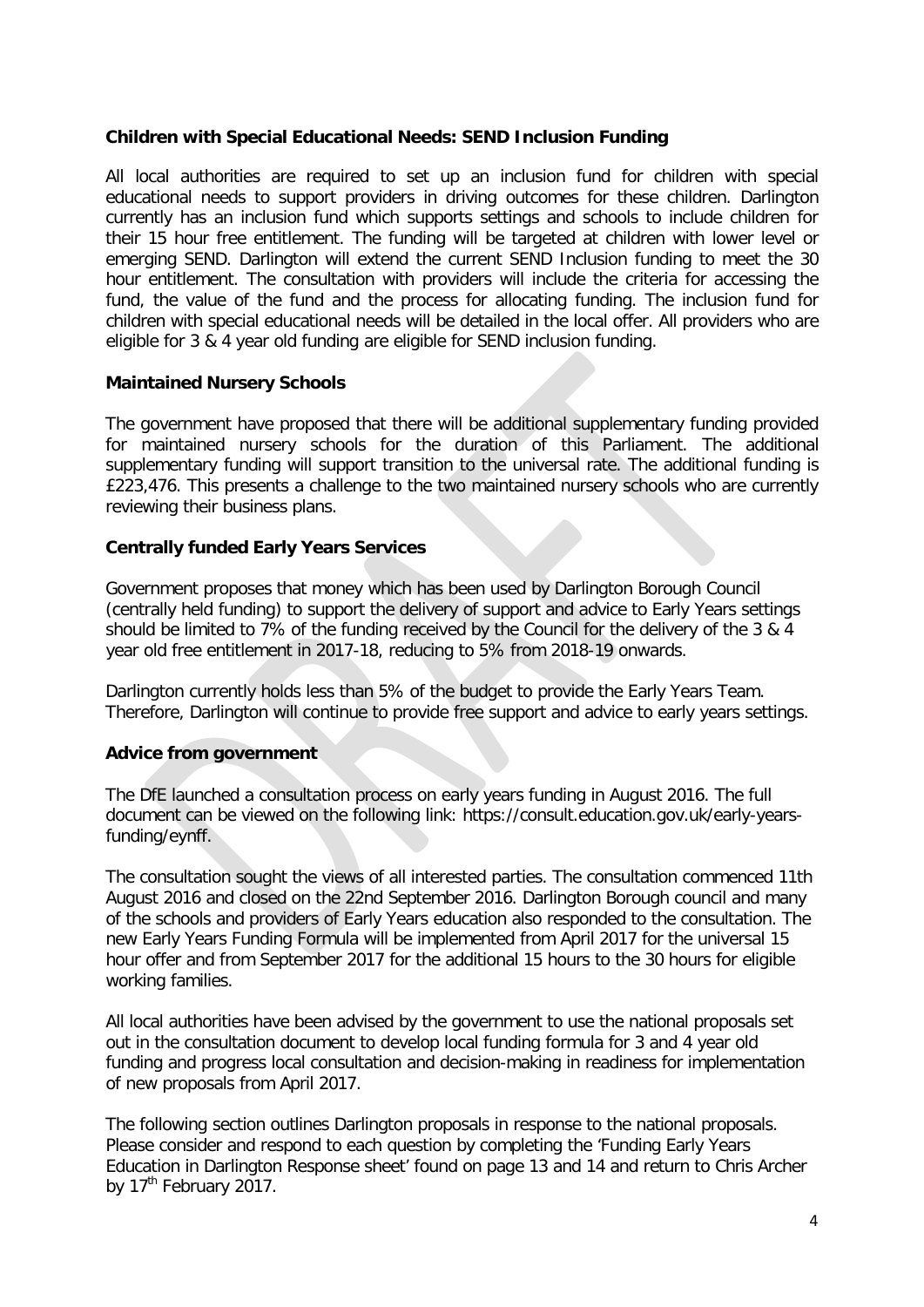## **Details of Darlington proposals**

#### **Implementation of a Darlington Base Rate**

The base rate is the unit of funding paid hourly to providers for each child accessing the 15 hour per week free entitlement. Darlington's early years single funding formula currently pays a base rate that differs according to provider type. Under the government proposals, a universal base rate will be introduced for delivery of the 15 hour per week free entitlement and, from September 2017, for delivery of the additional 15 hours per week entitlement for eligible children.

In Darlington this means making changes to our current early years funding formula to incorporate a new universal base rate.

Indicative figures provided by the government indicate Darlington Council will be funded for 3 & 4 year old children at a rate of £4.44 per hour per child from April 2017. The application of the government's proposed caps on the proportion of this funding rate that can be centrally held by the Council (i.e. 7%), and also on the proportions that can be paid to providers as supplements (i.e. 10%), implies a minimum universal base rate for funding providers in Darlington of £3.69 per hour per child. This however excludes funding for the SEN inclusion fund, which is also top sliced from the hourly rate hence further reducing the minimum base rate.

Appendix 1 shows a comparison between Darlington historical base rates and the proposed universal base rate for April 2017. It shows that there is an increase in the base funding rate for all providers from April 2017.

We would like to consult with stakeholders on the government proposed changes to the way early years education for all 3 & 4 year old children is funded from April 2017 and the entitlement for 3 & 4 year old children will extend from 15 hours per week to up to 30 hours per week.

#### **Darlington preferred option: To introduce the proposed universal base rate per hour per child for providers of the three and four year old free entitlement from April 2017.**

Reason why this is our preferred option -

- A universal base rate proposal is an increase in the base funding rate for all Darlington providers.
- A universal base rate provides a more streamlined and transparent method for allocating funding.
- A universal base rate is more equitable.
- An increased universal base rate ensures that the largest proportion of funding is directly paid to the providers.
- A universal base rate could be introduced with minimum turbulence in the market.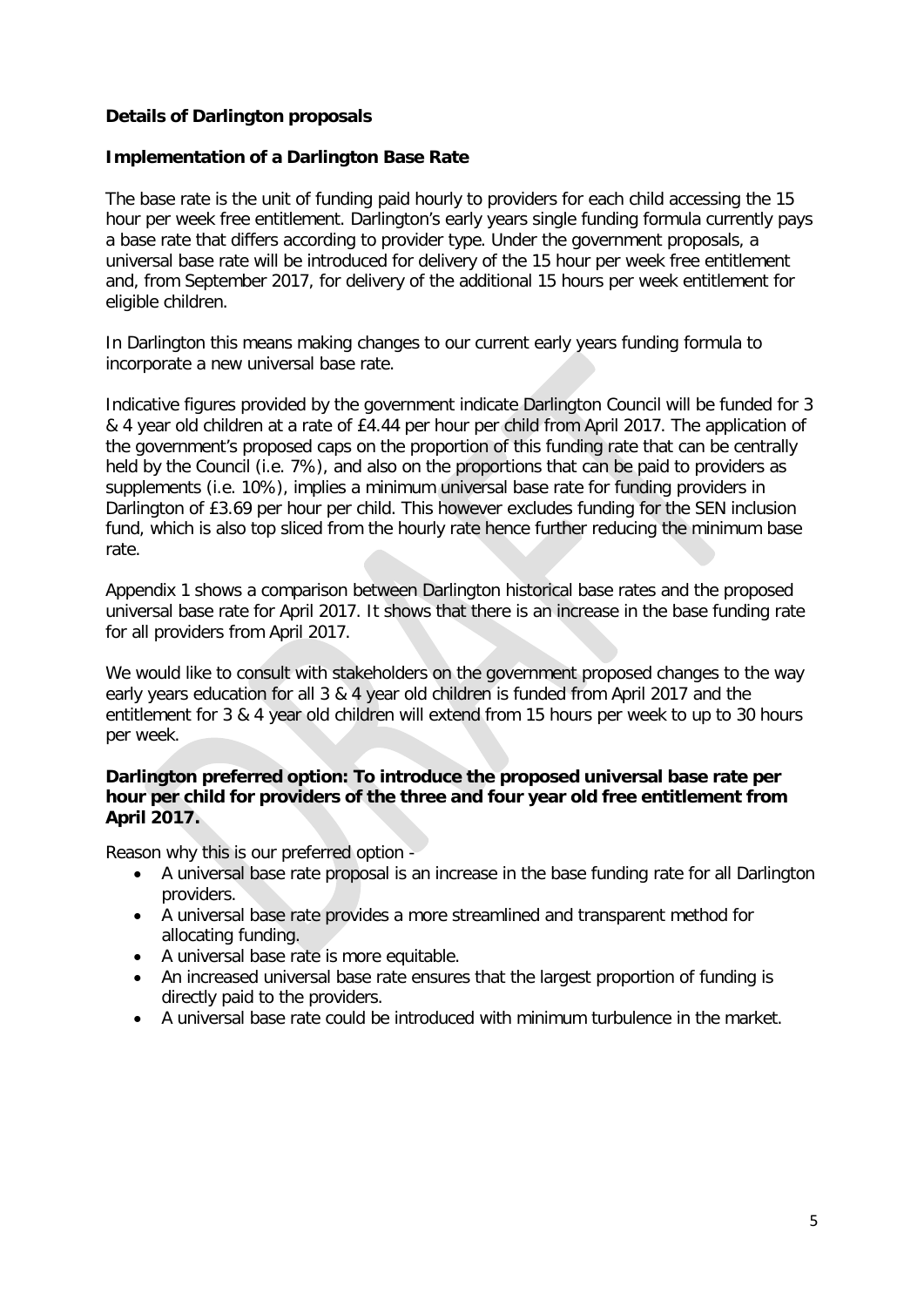## **CONSULTATION QUESTION**

**Do you agree that the proposed universal base rate per hour per child for providers of the three and four year old free entitlement should be introduced as outlined from April 2017?**

## **Discretionary and Mandatory Supplements**

The government are seeking to restrict the use of supplements within local authorities early years single funding formulae to a limited set of possible supplements. The government proposed that local authorities have the discretion to fund supplements concerning

- Deprivation Mandatory
- Rurality Discretionary
- Flexibility Discretionary
- Quality workforce qualifications and systems leadership Discretionary
- English as an additional language Discretionary

The use of supplements will be capped at 10% of the funding that is passed to providers.

Supplements are additional payments the council makes to providers for children who require additional support as a result of their individual circumstances. The government expects all Local Authorities to have in place a mandatory deprivation supplement with the underlying indicators of deprivation being the 'income deprivation affecting children index' dataset (IDACI), Free School Meals (FSM) or both. The deprivation supplement must be based on the child level definition of eligibility rather than on characteristics at the setting level.

The government has proposed a 10% cap on the level of funding that can be paid out to providers as supplements. The proposals maintain the deprivation supplement as mandatory, and this is the **only mandatory** supplement.

In Darlington, the deprivation supplement is currently set as follows,

- 1. £100 per child per term for children residing in the top 10% most deprived postcodes in Darlington.
- 2. £50 per child per term for children residing in the top over 10% to 20% most deprived postcodes in Darlington.
- 3. £25 per child per term for children residing in the top over 20% to 30% most deprived postcodes in Darlington.

#### **Darlington proposes three options: To set a mandatory deprivation supplement per hour per child from April 2017 as follows –**

- a. Retain the current values
- b. Decrease the deprivation payments by 20% to £80, £40 and £20 respectively
- c. Decrease the deprivation payments by 50% to £50, £25 and £12.50 respectively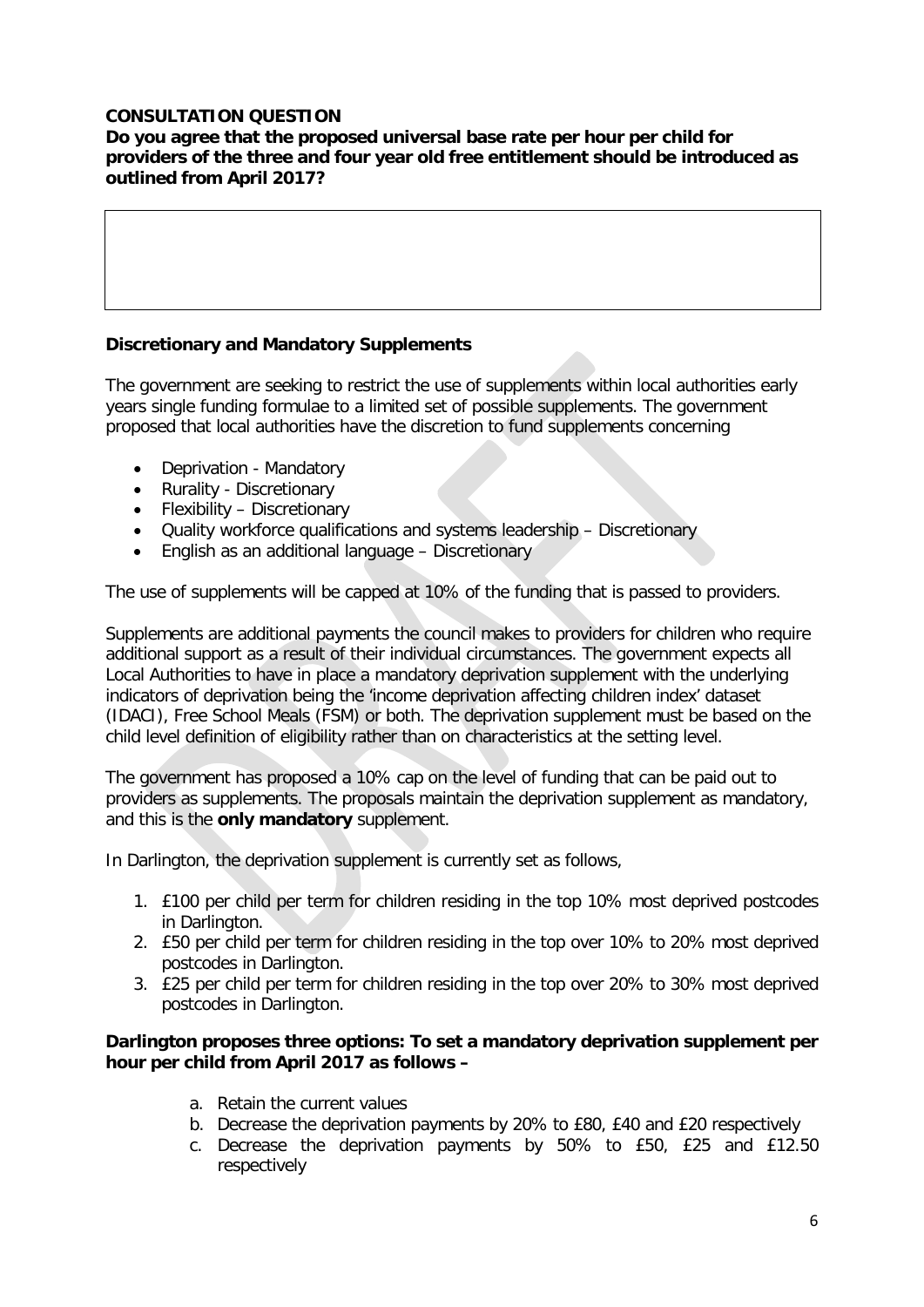A decreased deprivation supplement will result in a higher percentage of funding being driven out to schools and settings through the base rate.

## **CONSULTATION QUESTION**

|                                                          | Please tick only one |
|----------------------------------------------------------|----------------------|
|                                                          | option               |
| a. Do you agree that Darlington should set a mandatory   |                      |
| deprivation supplement which retains the current values? |                      |
| b. Do you agree that Darlington should set a mandatory   |                      |
| deprivation supplement which decreases the deprivation   |                      |
| payments by 20% to £80, £40 and £20 respectively?        |                      |
| c. Do you agree that Darlington should set a mandatory   |                      |
| deprivation supplement which decreases the deprivation   |                      |
| payments by 50% to £50, £25 and £12.50 respectively?     |                      |

## **Darlington Discretionary Supplements**

The government has stated that local authorities should continue to supplement their universal base rate by providing additional funding to providers for particular purposes but are seeking to restrict the use of supplements within local authorities early years single funding formulae to a limited set of possible supplements. All supplements will reduce the universal base rate per hour per child.

Within their consultation, the government proposed that local authorities have the discretion to fund supplements concerning rurality/sparsity, flexibility, efficiency and delivery of the additional 15 hours free childcare. What this means in practice is that Darlington Borough Council having some discretion to introduce supplements that enable them to respond to market conditions locally.

## **Darlington preferred option: No payment of discretionary supplements will be made.**

Reason why this is our preferred option -

- We wish to ensure all funding is maximised per child per hour. Any discretionary supplement payments would result in a reduction of the universal base rate.
- We believe the schools and settings in Darlington will provide a mixed economy of places for children and that there is no need to incentivise places by rewarding some providers at the expense of others.

## **CONSULTATION QUESTION Do you agree that Darlington should not pay discretionary supplements?**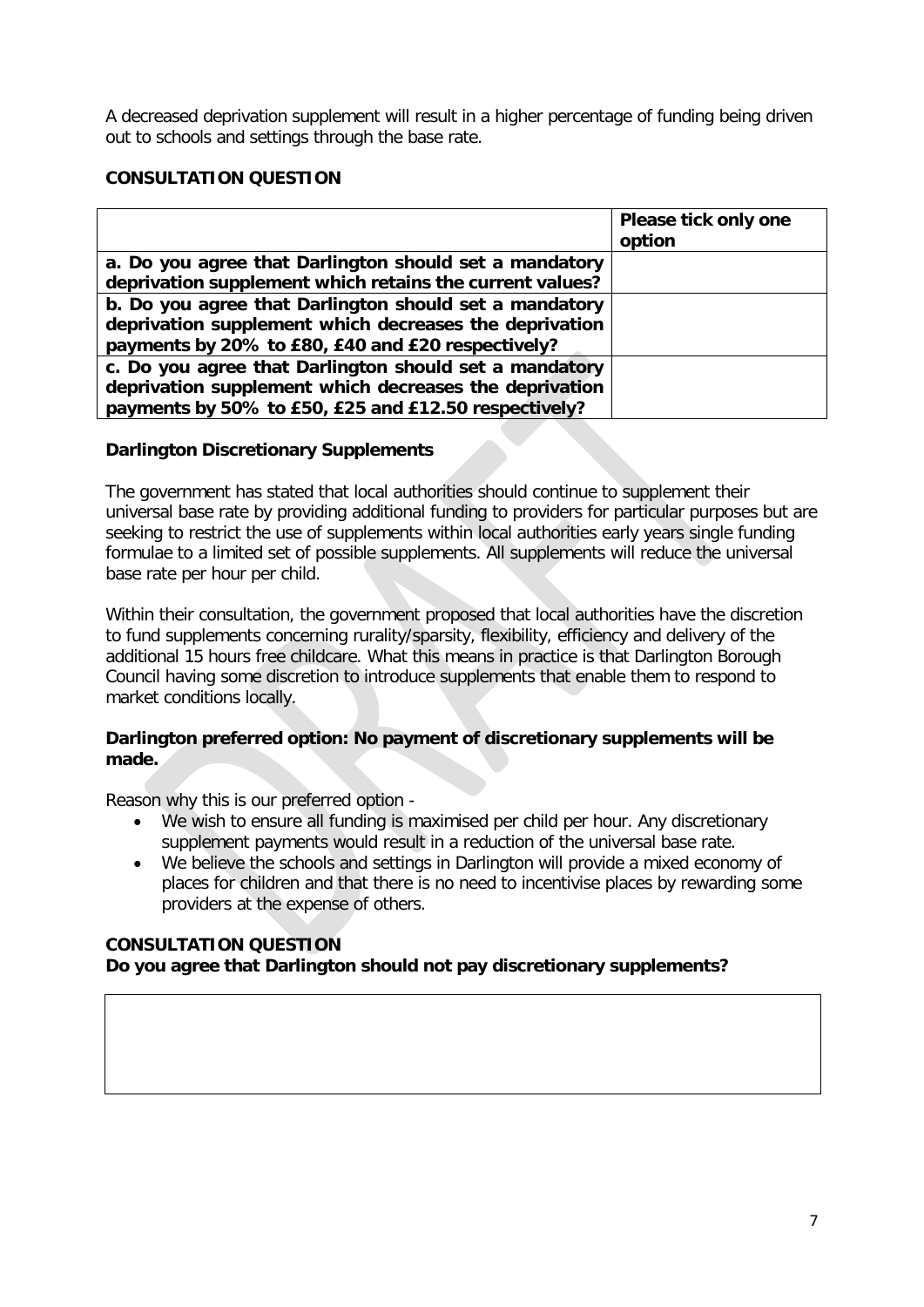#### **Supplementary funding for maintained nursery schools**

The government have proposed that there will be additional supplementary funding provided for maintained nursery schools for the duration of this Parliament. The additional supplementary funding will support transition to the universal rate. Darlington Borough Council intends to pass all funding received for the additional supplementary funding for maintained nursery schools directly to the two maintained nursery schools.

#### **Free early education entitlement for two year olds**

The government have proposed an increase to the current funding rate local authorities receive for the delivery of the 2-year old programme. This would mean the hourly funding rate received by the Council would be increased to £5.20 from April 2017. The government currently pays the Council a funding rate of £4.85 per hour per child for the delivery of the 2 year old programme. It is proposed that the hourly rate paid in Darlington for 2 year old children is increased from £5.10 to £5.20 from April 17.

#### **Darlington preferred option: To increase the hourly rate paid to providers by £0.10 to match the funding received from Government for the 2-year old programme from April 2017.**

Reason why this is our preferred option -

- An increased rate ensures that the largest proportion of funding is directly paid to the providers.
- The proposed rate per hour per child could be introduced with minimum turbulence in the market.

#### **CONSULTATION QUESTION**

**Do you agree that the proposed rate of £5.20 per hour per child, for providers of the 2-year old programme, should be implemented from April 2017 (in line with the funding received from Government)?**

#### **Children with Special Educational Needs: SEND Inclusion Funding**

All local authorities are required to set up an inclusion fund for children with special educational needs to support providers in driving outcomes for these children. Darlington currently has an inclusion fund which supports settings and schools to include children for their 15 hour free entitlement.

The revised inclusion fund will continue be targeted at children with emerging SEND. Darlington will extend the support funding to meet the 30 hour entitlement. All providers who are eligible for 3 & 4 year old funding are eligible for SEND inclusion funding.

SEND Inclusion Funding develops and enhances the inclusive practice of all early years and childcare practitioners throughout Darlington. This is achieved through empowering early years practitioners to develop inclusive early learning environments, and to help them support children in removing barriers to learning wherever these exist.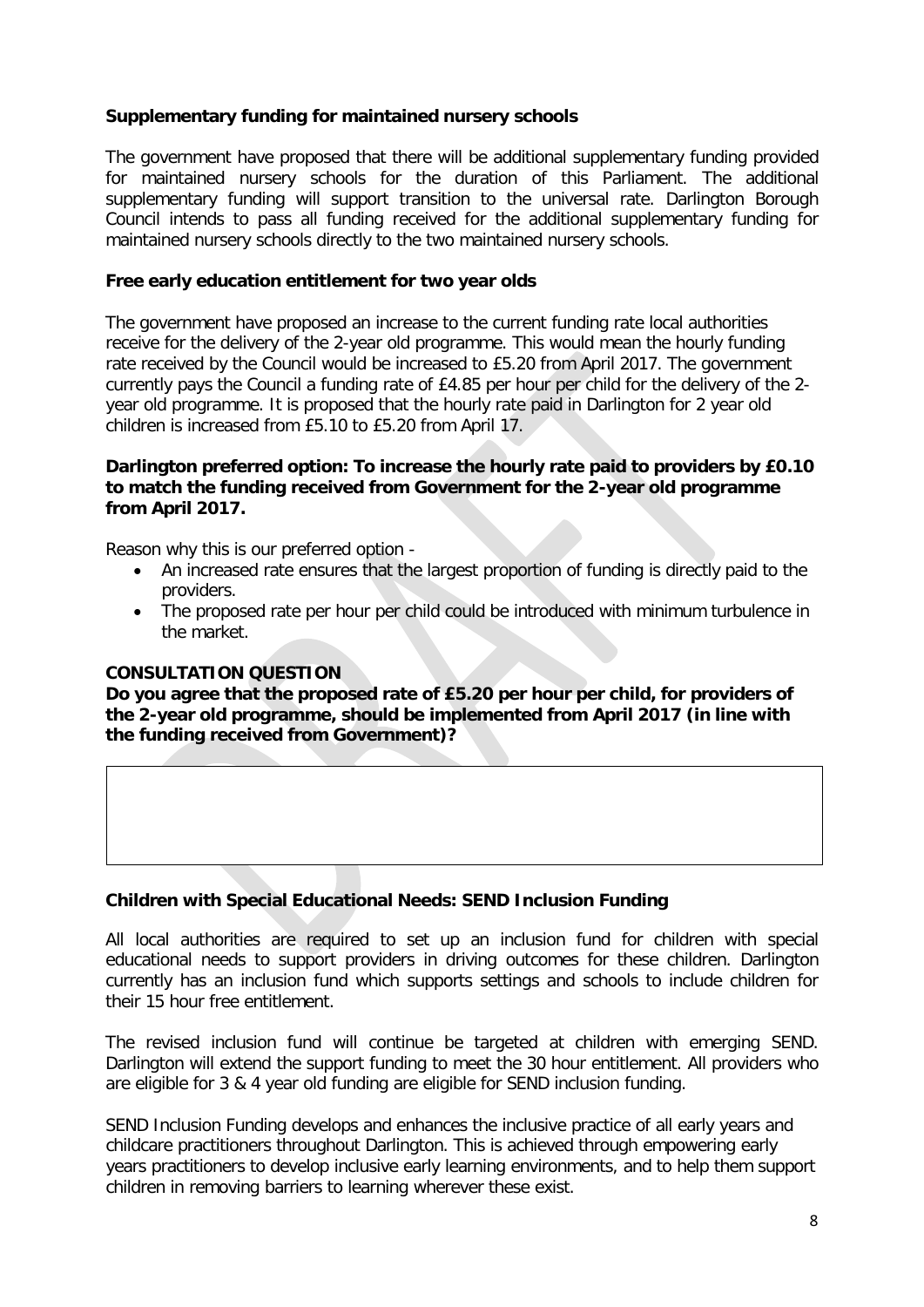Early Years Inclusion Co-ordinators support setting based SENCos and practitioners by providing advice on group management for children with special education needs. Their core work is to develop practitioner confidence and competence to address individual needs.

Area Early Years Inclusion Co-ordinators support setting SENCOs by:

- Providing advice and practical support for the identification, assessment and intervention within the SEND Code of Practice.
- Developing and delivering inclusion-based training both on an individual setting and wider basis
- Providing day-to-day support for SENCos in drawing up and implementing strategies to ensure children with additional support needs are included.
- Developing and disseminating good practice.
- Empowering SENCos to support smooth transitions to childminders, school, nursery and reception classes
- Providing termly SENCo Support Groups The meetings provide opportunities to network with other SENCos and share good practice.

The Darlington SEND Inclusion Fund has been increasing year on year. There appears to be a growing percentage of children presenting with complex needs. The fund has grown yearly in order to ensure the settings and schools are able to include children identified with special educational needs. The Darlington Early Years Inclusion fund is currently distributed termly. In the financial year 2016 to 2017, £118,200 was distributed to settings and schools. Darlington Early Years team work with paediatricians and speech and language services to ensure funding is targeted and subsequently monitored to ensure best value.

Darlington supports the building of capacity within universal services to improve inclusive practice. The method of meeting the child's needs is the responsibility of the setting/school, must be personalised, reviewed regularly and demonstrate value for money.

We would like to consult with stakeholders on proposed changes to extend the existing Early Years SEND Inclusion Fund to meet the 30 hour entitlement. The process of accessing funding will remain the same as it is currently. The application will be amended to ensure it captures the child's attendance model, should the eligibility be split between settings/schools. The inclusion fund for children with special educational needs will be detailed in the local offer. All providers who are eligible for 3 & 4 year old funding will continue to be eligible for SEND inclusion funding.

#### **Darlington preferred option: To increase the current Early Years SEND Inclusion Fund to meet the 30 hour entitlement for 3 & 4 year olds from September 2017.**

Reason why this is our preferred option -

- We recognise that settings need to meet children's special educational needs and/or disabilities in order to reduce the impact on outcomes for children.
- We believe the current Darlington SEND Inclusion Fund model is responsive to the needs of settings/schools and ensures capacity is built from the earliest stages.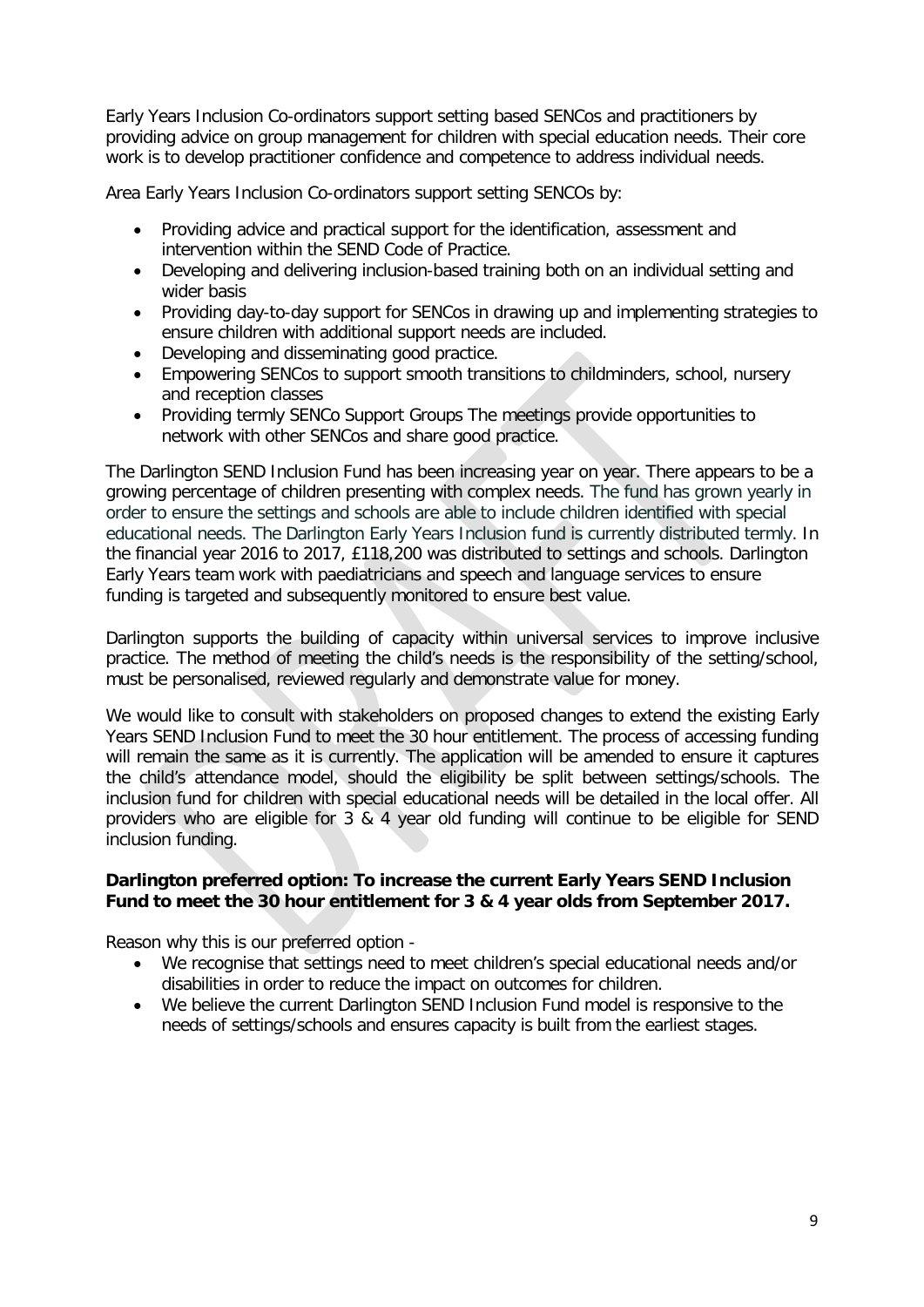#### **CONSULTATION QUESTION Do you agree that Darlington should increase the current Early Years SEND Inclusion Fund to meet the 30 hour entitlement for 3 & 4 year olds from September 2017?**

## **Early Years Inclusion Funding Allocation Procedure**

The SEND Code of Practice emphasises that special educational provision is appropriate only when intervention is required that is in addition to and/or different from usual EYFS provision for all children. Within the EYFS all children require a high level of adult support, mediation and supervision as recognised by the specific requirements for ratios of adults to children. The additional funding is awarded as defined by the following bands –

| <b>Band</b> | <b>Descriptors</b>                                                                                                                                                                                                                                                                                                                                                                     |
|-------------|----------------------------------------------------------------------------------------------------------------------------------------------------------------------------------------------------------------------------------------------------------------------------------------------------------------------------------------------------------------------------------------|
| A           | Total physical care including manual handling in order to be included<br>Total supervision for reasons of health and safety.<br>High level of supervision to access all areas of the setting.<br>High need ASD cases.                                                                                                                                                                  |
| B           | Specific individualised interventions to address social, emotional or learning needs<br>throughout the session.<br>Higher level of supervision to access all areas of the setting.<br>Moving and handling.<br>Medication (life saving).<br>Tube feeding.<br>Speech and language significant speech difficulties. (Hearing Impairment)<br><b>Global Delay</b><br>Medium need ASD cases. |

The Early Years Inclusion Panel meets termly to consider submitted information. The information is submitted by the child's school/setting. Based on the evidence provided funding is allocated to ensure the school/setting can take the actions proposed on the application for the term. Funding is paid via DBC finance at the end of the term.

It is the responsibility of the setting/school to communicate with parents and carers regarding the model of addressing a child's needs. The Early Years Inclusion Coordinators support and advise the setting practitioners and attend meetings between the setting and parents/carers where advice is necessary.

The EYFS setting/school should seek advice/support from the Early Years Inclusion Coordinator or Life Stages Early Support Coordinator. Following discussion of the strategies/steps necessary to include a child/ren the early years setting/school completes an application form for Inclusion Funding. The application form and Darlington One-Plan form is submitted to the Early Years Team by the date specified on the application form.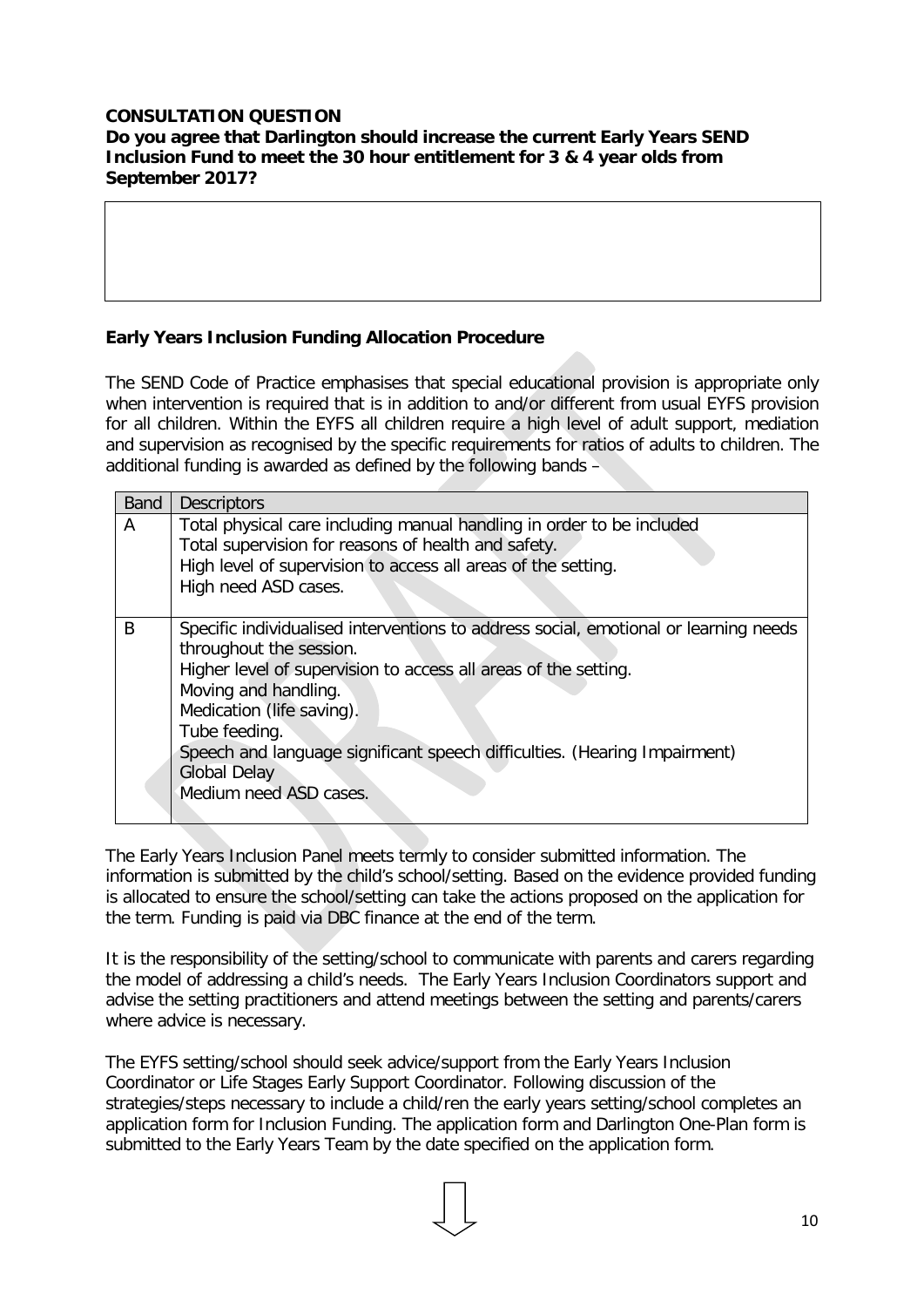Application is considered by a panel which includes the following professionals: Head of Early years Paediatric medical practitioner Speech and Language Therapist Early Years Inclusion Coordinators SENCO representation from private settings SENCO representation from a school Life Stages Early Support Coordinator

Schools and settings receive notification of the Inclusion Panel decision regarding funding allocated. Funding commences at the beginning of the term after the application.

It is proposed that funding is allocated according to the number of hours the child attends the setting/school using the banding criteria x hours attended.

| Band   | 30 hours | 24 hours | 20 hours | 15 hours | 10 hours | 5 hours |
|--------|----------|----------|----------|----------|----------|---------|
|        | 2000     | 1600     | 1400     | 1200     | 800      | 600     |
| D<br>D | 1500     | 1200     | 1000     | 800      | 500      | 300     |

Early Years Inclusion Coordinators monitor the targets/actions as identified by the setting on panel application to ensure the child/children are included in the setting/school.

## **Darlington preferred option: To introduce the proposed Early Years Inclusion Funding Procedure for 3 & 4 year old children accessing the 30 hour entitlement from September 2017.**

Reason why this is our preferred option -

- The model offers a proportional increase in the Early Years Inclusion Funding for all Darlington providers making an application.
- The model offers is based on the hours a child attends a setting.
- The model provides a transparent method for allocating funding.
- The rates could be introduced with minimum turbulence in the market.

#### **CONSULTATION QUESTION**

**Do you agree that the proposed Early Years Inclusion Funding Procedure for children accessing the 30 hour entitlement for 3 & 4 year olds should be implemented as outlined for September 2017?**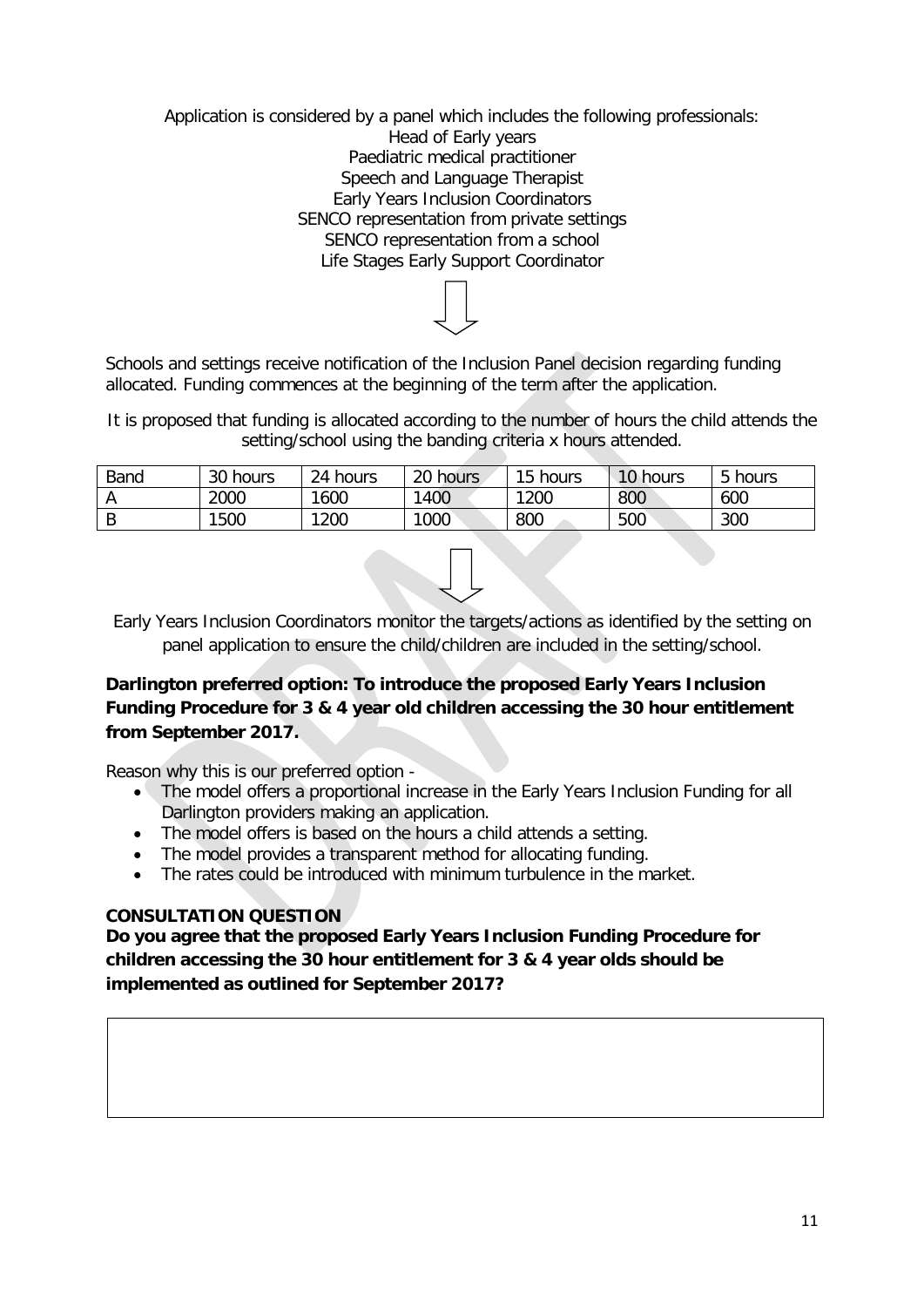#### **What happens next?**

We wanted to gather your views about our proposals for developing a sustainable Early Education and Childcare offer in Darlington.

Please consider and respond to each question by completing the 'Funding Early Years Education in Darlington Response sheet' found on page 13 and 14 and return to Chris Archer by 17<sup>th</sup> February 2017.

If you wish to discuss any of the issues raised in this consultation document please contact the Early Years Service –

| Jaci Stroud      | Jaci.Stroud@darlington.gov.uk      |
|------------------|------------------------------------|
| Gerry Longstaff  | Gerry.Longstaff@darlington.gov.uk  |
| Joan Heasman     | Joan.Heasman@darlington.gov.uk     |
| Sheelagh Nevison | Sheelagh.Nevison@darlington.gov.uk |
| Joy Burgess      | Joy.Burgess@darlington.gov.uk      |
| Angela Bradley   | Angela.Bradley@darlington.gov.uk   |
| Lorraine Cook    | Lorraine.Cook@darlington.gov.uk    |
| Helen Daly       | Helen.Daly@darlington.gov.uk       |
|                  |                                    |

Consideration of all feedback from stakeholders together with all other material considerations will inform the final report to be presented at **School Forum 7th March 2017.**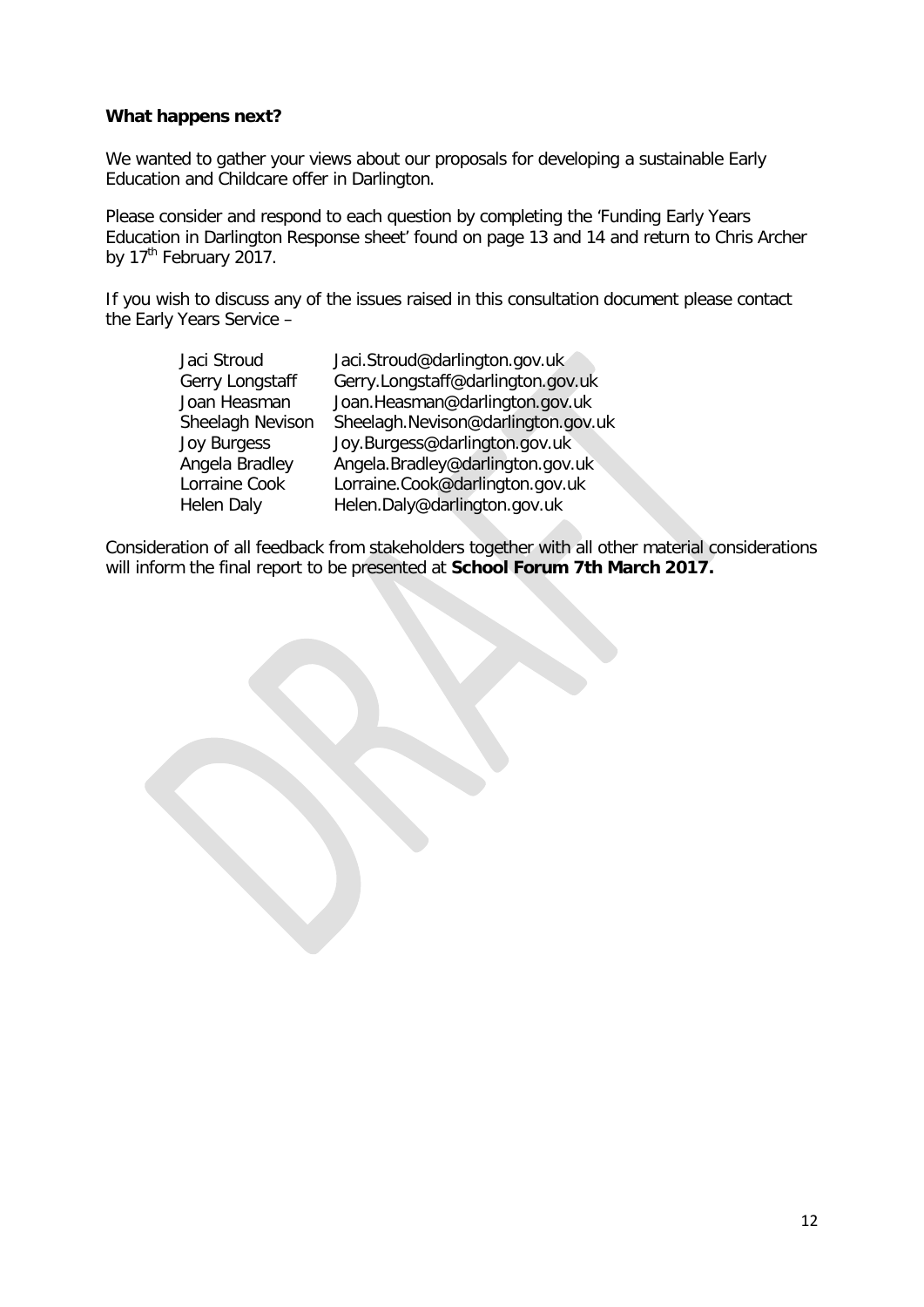## **Funding Early Years Education in Darlington Response Sheet**

**Please return to [chris.archer@darlington.gov.uk](mailto:chris.archer@darlington.gov.uk) by 17th February 2017**

#### **Implementation of a Darlington Base Rate**

#### **CONSULTATION QUESTION**

**Do you agree that the proposed universal base rate per hour per child for providers of the three and four year old free entitlement should be introduced as outlined from April 2017?**

#### **Discretionary and Mandatory Supplements**

#### **CONSULTATION QUESTION**

|                                                          | Please tick only one option |
|----------------------------------------------------------|-----------------------------|
| a. Do you agree that Darlington should set a mandatory   |                             |
| deprivation supplement which retains the current values? |                             |
| b. Do you agree that Darlington should set a mandatory   |                             |
| deprivation supplement which decreases the deprivation   |                             |
| payments by 20% to £80, £40 and £20 respectively?        |                             |
| c. Do you agree that Darlington should set a mandatory   |                             |
| deprivation supplement which decreases the deprivation   |                             |
| payments by 50% to £50, £25 and £12.50 respectively?     |                             |

**Darlington Discretionary Supplements**

#### **CONSULTATION QUESTION**

**Do you agree that Darlington should not pay discretionary supplements?** 

**Free early education entitlement for two year olds.**

#### **CONSULTATION QUESTION**

**Do you agree that the proposed rate of £5.20 per hour per child, for providers of the 2-year old programme, should be implemented from April 2017 (in line with the funding received from Government)?**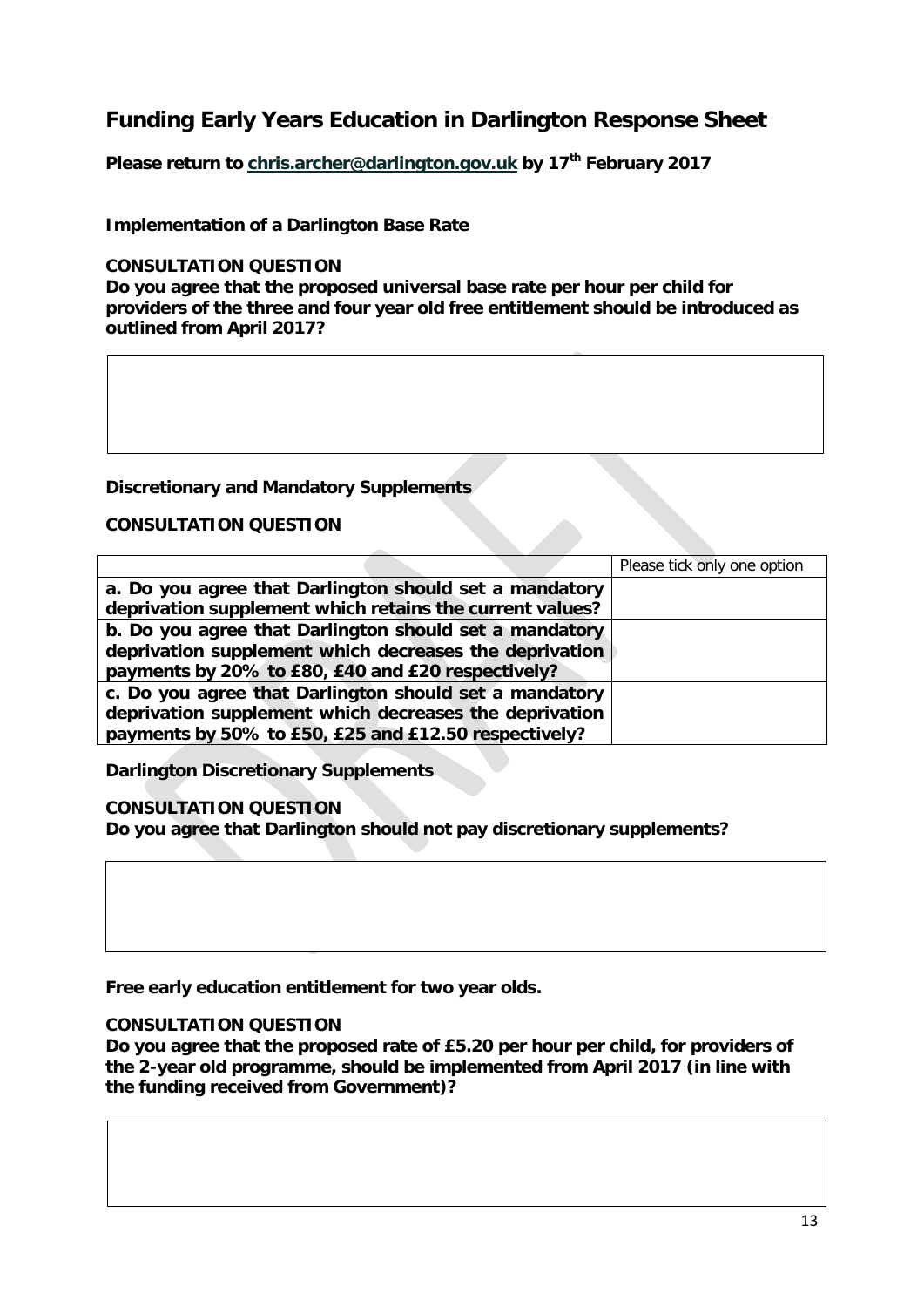**Children with Special Educational Needs: SEND Inclusion Funding**

#### **CONSULTATION QUESTION**

**Do you agree that Darlington should increase the current Early Years SEN Inclusion Fund to meet the 30 hour entitlement for 3 & 4 year olds from September 2017?**

**Early Years Inclusion Funding Procedure**

#### **CONSULTATION QUESTION**

**Do you agree that the proposed Early Years Inclusion Funding Procedure for children accessing the 30 hour entitlement for 3 & 4 year olds should be implemented as outlined for September 2017?**

**If you wish to make any further comments please use the box below –**

Thank you for taking the time to respond to this consultation.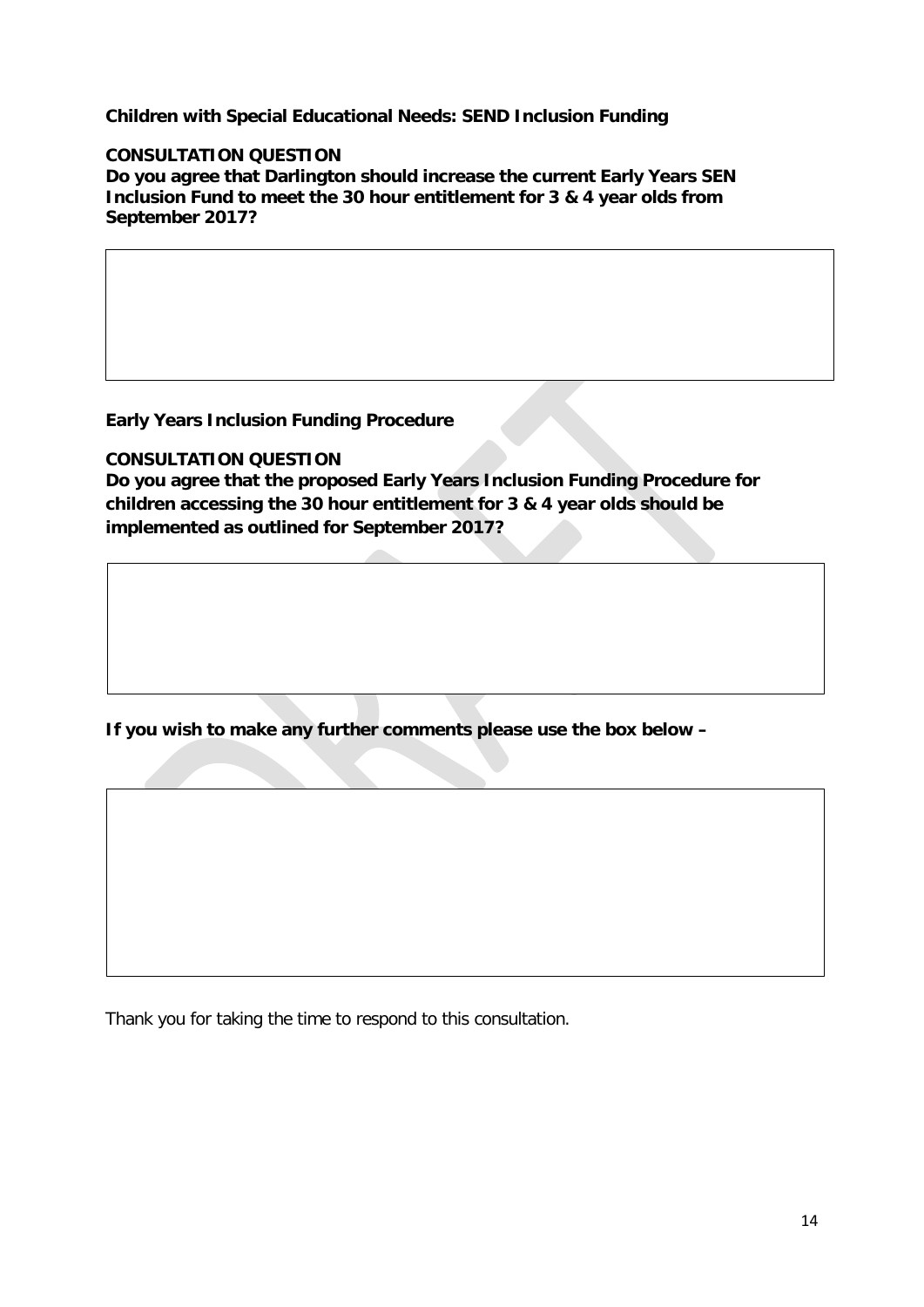## **Appendix 1**

Appendix 1 shows a comparison between Darlington historical base rates and the proposed universal base rate for April 2017. It shows that there is an increase in the base funding rate for all providers from April 2017.

| <b>Provision</b>                                                         | 2016/17<br>Rate | Proposed<br>2017/18<br>Rate | Change |
|--------------------------------------------------------------------------|-----------------|-----------------------------|--------|
| 3 & 4 Year Old                                                           |                 |                             |        |
| Nursery School - Per hour per child                                      | £3.68           | £4.08                       | £0.40  |
| School Nursery Class - Per hour per child                                | £3.68           | £4.08                       | £0.40  |
| Private, Voluntary & Independent Sector - Per<br>hour per child          | £3.78           | £4.08                       | £0.30  |
|                                                                          |                 |                             |        |
| Deprivation - Top 10% most deprived post codes<br>- Per term, per child  | £100            | £100                        | Nil    |
| Deprivation - 11 - 20% most deprived post codes<br>- Per term, per child | £50             | £50                         | Nil    |
| Deprivation - 21 - 30% most deprived post codes<br>- Per term, per child | £25             | £25                         | Nil    |
|                                                                          |                 |                             |        |
| 2 Year Old                                                               |                 |                             |        |
| All Providers - Per hour per child                                       | £5.10           | £5.20                       | £0.10  |

#### Option 1 - Deprivation Supplement Unchanged

## Option 2 - Deprivation Supplement decreased by 20%

| <b>Provision</b>                                                         | 2016/17<br>Rate | Proposed<br>2017/18<br>Rate | Change |
|--------------------------------------------------------------------------|-----------------|-----------------------------|--------|
| 3 & 4 Year Old                                                           |                 |                             |        |
| Nursery School - Per hour per child                                      | £3.68           | £4.11                       | £0.43  |
| School Nursery Class - Per hour per child                                | £3.68           | £4.11                       | £0.43  |
| Private, Voluntary & Independent Sector - Per<br>hour per child          | £3.78           | £4.11                       | £0.33  |
|                                                                          |                 |                             |        |
| Deprivation - Top 10% most deprived post codes<br>- Per term, per child  | £100            | £80                         | (E20)  |
| Deprivation - 11 - 20% most deprived post codes<br>- Per term, per child | £50             | £40                         | (E10)  |
| Deprivation - 21 - 30% most deprived post codes<br>- Per term, per child | £25             | £20                         | (E5)   |
|                                                                          |                 |                             |        |
| 2 Year Old                                                               |                 |                             |        |
| All Providers - Per hour per child                                       | £5.10           | £5.20                       | £0.10  |